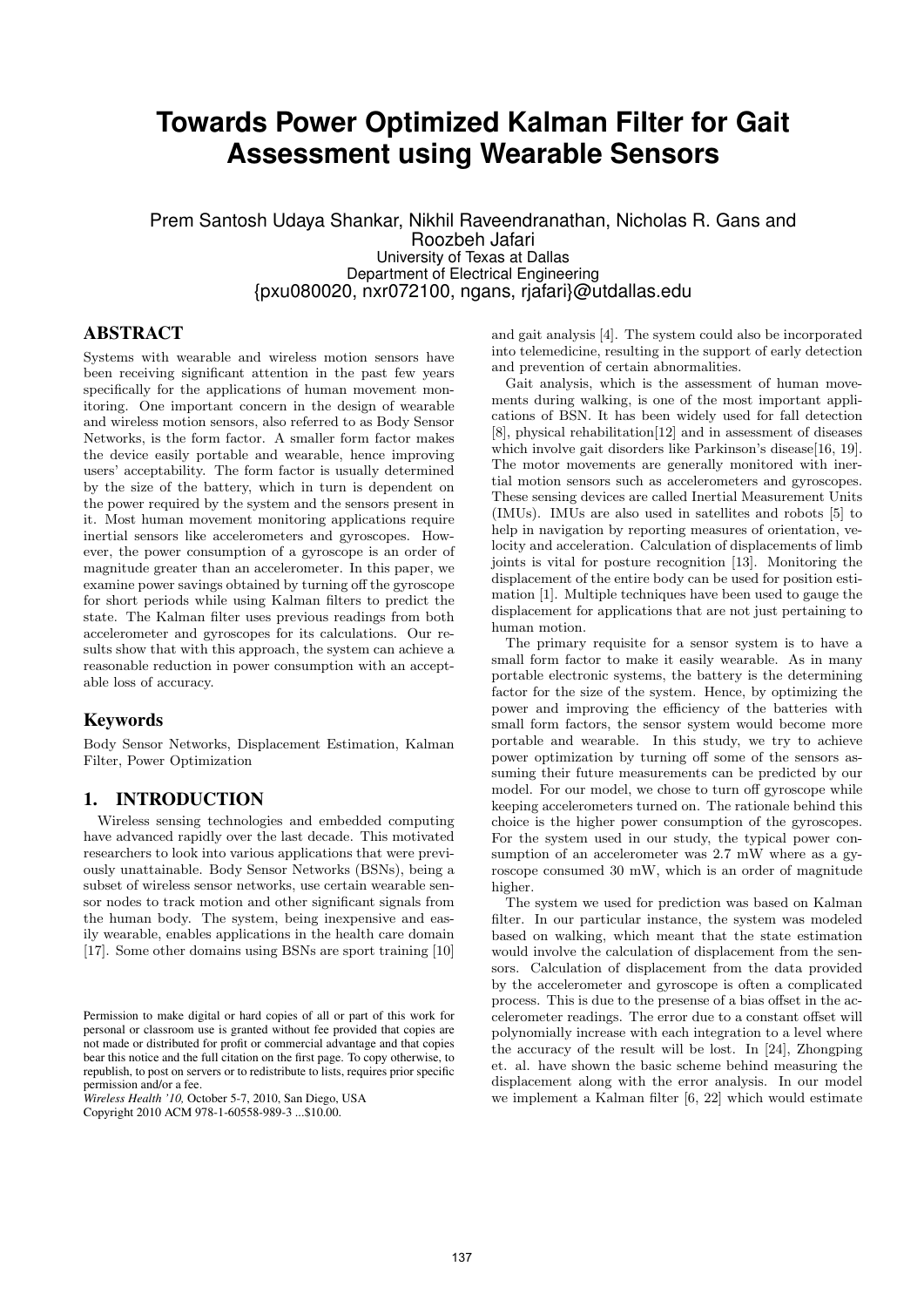the error during the integration and will correct it for every sample. This is accomplished by adding the bias as a state to be estimated and exploiting the rigid body nature of human limbs. Since the limbs are approximately rigid bodies, the position, linear velocity and angular velocity of sensors are constrained with respect to each other.

We experimented with different durations for which the sensor is switched off and plotted the reduction in accuracy. Results show an appreciable decrease in power consumption with a reasonable loss in accuracy. Further optimization is possible by calculating the ideal times for startup and shutdown of sensors and incorporating multiple sensor data for prediction. Future efforts will focus on such optimizations.

#### 2. RELATED WORKS

A great amount of work has been done in the field of action recognition and position estimation using inertial measurement units. The sensors used in these IMUs are typically accelerometers and rate-gyroscopes. Initially, for applications such as action recognition and gait analysis, work had been done using only the accelerometer sensors. The authors in [2] use two miniature accelerometers to detect the gait cycle phases. This method was practical but did not prove to be very accurate, as single accelerations do not provide any input describing the change in direction of movement. To overcome this problem, rate-gyroscopes were coupled with the accelerometers to measure the angular velocity of the movements. Mayagoitia et al. [14] used this approach employing two sensors to obtain the gait kinematics.

Measuring the displacement or position can be a part of gait analysis [14]. The calculation of displacement or position is done for various applications. Authors in [3] used the IMUs for tremor sensing in Hand-held microsurgical instruments. The system was used to monitor the relative displacement of the surgical instrument from the origin. Similarly, [20] describe a method for measuring displacement based on inertial measuring system.

Kalman filtering is a statistical approach which reduces error due to random noise by combining knowledge of statistical errors and the system dynamics given by a state space model [6]. A variety of approaches exist for Kalman filtering. In [5], the authors used Extended Kalman Filter to generate error models for improving the accuracy of position and orientation estimation of a moving robotic vehicle. The authors of [11] and [15] use Adaptive Kalman Filtering for integrating the measurements from GPS with inertial navigation. The two main approaches are innovationbased adaptive estimation (IAE) and multiple-model-based adaptive estimation (MMAE)[15]. In our model, we use an innovation-based method for the state estimation and error correction.

Various methods for power optimization for Body Sensor Networks have been proposed in the past with many of them focusing on the number of active nodes used for monitoring. Ghasemzadeh et. al in [9] proposed a method to reduce the number of active nodes required for distinguishing the monitored activities. Similar methods have been proposed for Wireless Networks in [7], [18] and [21]. In all the above works, the focus has been to come up with a model to reduce the number of active sensors. Since different activities require different sets of sensor data, the above method requires change in the model for each activity.

This paper focuses on the design of a suitable model for

prediction of sensor data and its validation. The method illustrated in this paper is efficient when a single node consists of multiple sensors, some of which have higher power consumption compared to others. The power-heavy sensors can be turned off periodically while their data is predicted using our model, based on previous measurements and the readings from other sensors. It is possible to generalize this method to different type of sensors as long as the combination of sensor data defines a state.

#### 3. SYSTEM DESIGN

In this section we will describe our model and the signal processing.

#### 3.1 Sensing Platform

Our experimental setup comprises of TelosB motes, shown in Figure 1, with custom-designed sensor board mounted on the mote. Each sensor board consists of one tri-axial accelerometer and one bi-axial gyroscope. The digital accelerometers used can record an acceleration upto 2g, at a sensitivity of  $1024LSb/g$ . The analog rate-gyros used in these boards are SparkFun IDG-300 which has a sensitivity of  $2mV/\deg/s$ . Each mote collects data and transfers it to the base station wirelessly. The frequency of sampling used is 50Hz. The base station is a mote without the sensor board which is connected to the Personal Computer via a USB cable. The base station forwards the packets received from other motes to the PC. We have a MATLAB tool on the PC side for collecting and ordering the data.



Figure 1: TelosB Mote

#### 3.2 Signal Processing

The raw data obtained from the sensor has to be initially converted and calibrated. The output of the accelerometer is in g-force which is changed to  $m/s^2$  and the gyroscope readings converted to deg  $/s$ . Removing the gravity component from the accelerometer data is done through the an orientation estimate acquired by integrating the rate-gyros. The angle of inclination  $\theta$  is obtained from the gyroscope<sup>[23]</sup> and the magnitude of acceleration due to gravity is split along the axes of each accelerometer and removed.

The estimate of position from the acceleration is mathematically a double integration of the acceleration. A cumulative trapezoidal integration is generally done on the acceleration vector to obtain the velocity estimate of every sample. The same integration is performed again to get the position vector. The method elaborated above is a typical way of calculating the velocity and position components from the accelerometer sensor. The limitation here is that the integration does not account for the bias offset which would cause a drift error that increases polynomially with time. The Kalman filter defined in our model accounts for this bias error and does not include it in the integration.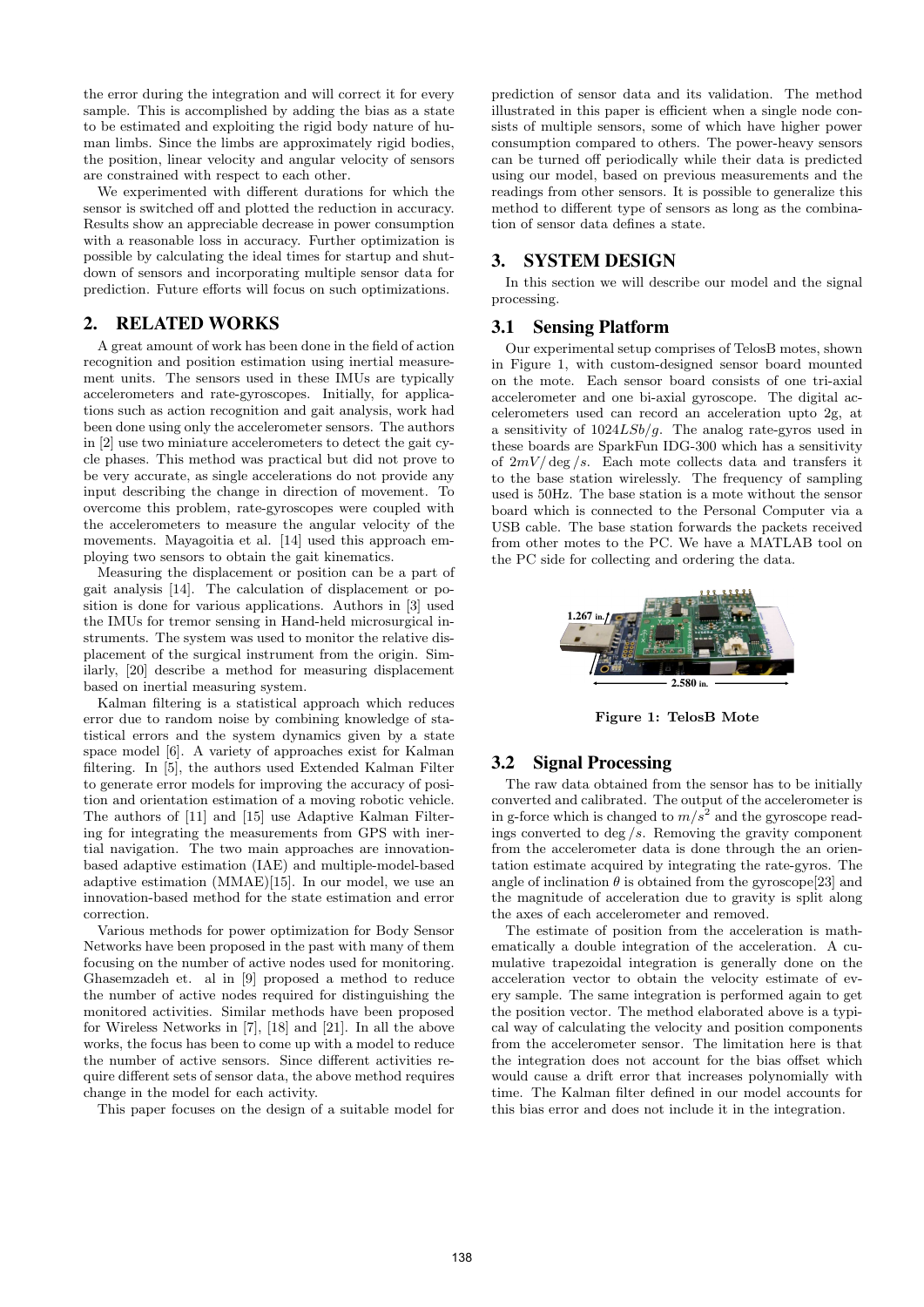

Figure 2: Flow of Kalman Filter Operation

Table 1: Definition of Variables

| Variables | Definitions                     |
|-----------|---------------------------------|
|           | Kalman Gain                     |
|           | Error Covariance Matrix         |
|           | Covariance of Measurement Error |
|           | Covariance of Process Noise     |

#### 3.3 Kalman Filter

In this section, a general Kalman filter is illustrated. The basic theory behind Kalman filter is described in detail in many sources [6, 22]. The operational flow can be seen in Figure 2. The definition of variables are provided in Table 1. Consider the linear, discrete-time system;

$$
x_{k+1} = Ax_k + \omega_k \tag{1}
$$

$$
y_k = Hx_k + \nu_k \tag{2}
$$

where  $k \in \{1, 2, ...\}$  is a the discrete time index,  $x_k \in \mathbb{R}^n$ is the system state at time  $k, y_k \in \mathbb{R}^m$  is the measurement vector at time k,  $A \in \mathbb{R}^{n \times n}$  is the state transition matrix that describes the evolution of  $x_k$  over time,  $H_k \in \mathbb{R}^{m \times n}$  is a matrix mapping the state to the measurement vector, and  $\omega_k \in \mathbb{R}^n$  and  $\nu_k \in \mathbb{R}^n$  are white, zero-mean, Gaussian, noise process with covariance matrices  $Q \in \mathbb{R}^{n \times n}$  and  $R \in \mathbb{R}^{m \times m}$ , respectively.

The well known Kalman Filter equations [6] provide an optimal estimate in the sense that it is the minimum mean square error estimate for linear estimators. The one-step KF equations are given as;

$$
\hat{x}_{k+1} = A\hat{x}_k + K_k(y_k - H\hat{x}_k)
$$
\n(3)

$$
K_k = AP_k H^T (R + HP_k H^T)^{-1}
$$
 (4)

$$
P_k = A(P_k^{-1} + H^T R^{-1} H)^{-1} A^T + Q \tag{5}
$$

where  $K_k$  is the Kalman gain and  $P_k$  is the covariance of the estimate error  $e_k = \hat{x}_k - x_k$ . The overall model of the Kalman filter is shown in Figure 2.

The main objective of a Kalman filter is to use the measurments data  $y_k$  to find the minimum mean square estimate of the state matrix  $x_k$ . The estimate of  $\hat{x}_k$  is calculated by the knowledge of the system in  $A_k$  and  $\hat{x}_{k-1}$ . The *innovation* of the model is necessarily the error which is the difference between the real value and the estimated value by the filter. It can be denoted by  $z_k$  which is given by;

$$
z_k = y_k - H\hat{x}_k \tag{6}
$$

There is always a difference between the actual measurement and the estimated measurement. This innovation, along with the filter gain  $K_k$  is used to correct the estimate of the component in the next time step. This process is done recursively for all time steps.

#### 4. IMPLEMENTATION

In the following subsections we describe the initial setup and its methodology.

## 4.1 Experimental Setup



Figure 3: Mote Placement

For our experiment, two sensors were placed on the right leg of the subject. Mote one was placed on the thigh and mote two was placed just below the knee. This can be seen in Figures 3 and 4. As discussed previously, each mote has two sensors incorporated in it, one three axis accelerometer and one two axis gyroscope. The sensors were oriented initially such that the  $x - axis$  of the accelerometer pointed distally and the  $z - axis$  pointed laterally. The  $y - axis$  of the gyroscope is in a direction such that it can measure the angular swing of the knee while walking. All the motes were placed in an almost collinear manner so that there would be only small offsets among them. Each mote runs an individual Kalman filter.

#### 4.2 Initial Measurements

Before beginning the experiment, certain assumptions were made on the basis of the position and orientation of the motes. Figure 4 shows the direction of axis of each sensor and also the angles of inclination with respect to the gravity vector. The initial values of  $\theta_1$  and  $\theta_2$  were taken as zero considering the subject to be standing still. The angular velocities  $\omega_1$  and  $\omega_2$  were also zero due to the same reason. The sensor readings are acquired at a sampling rate of  $50Hz$ .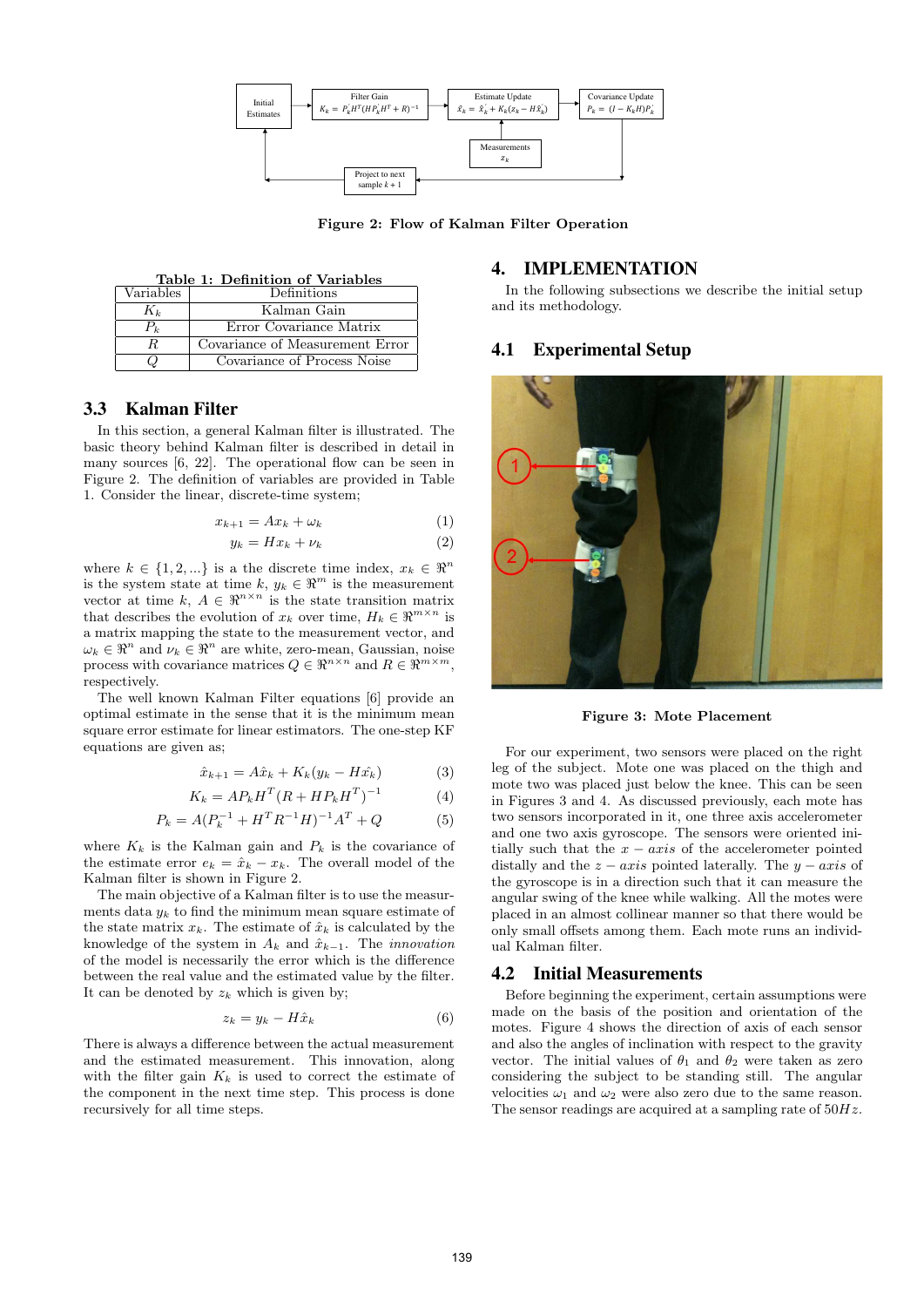

Figure 4: Modeling of the leg as linked rigid bodies

#### 4.3 Implementation Details

The two Kalman filters are set up as discussed in Section 3.3. The state and measurement matrices can be seen in the appendix sections 8.1 and 8.2. The process noise Q (section 3.3, equation 5) is modeled as zero-mean gaussian white noise with the covariance given by a *random walk* process. The process noise matrices are shown in the appendix section 8.3. The covariance matrix of the measurement noise R (section 3.3, equations 4 and 5) is a diagonal matrix whose values were obtained by calculating the variance of the readings from the sensor when placed still for several seconds.

During walking, the accelerometer and gyroscope sensors measure the acceleration and angular velocity components. The frequency of sampling was  $50Hz$ . This helps in reducing the error in estimating the change in angles  $\theta_1$  and  $\theta_2$  shown in Figure 4. Gyroscope 2 is powered on alternatively after a particular sample of time. This results in increasing the life time of the sensor as it is not being operated for the entire experiment. The results of our experiments are shown in the next section. The equation below is used for calculating the linear velocity from the angular velocity obtained from the gyroscopes.

$$
\begin{bmatrix}\n\dot{x}_{s1g1} \\
\dot{z}_{s1g1} \\
\dot{x}_{s2g2} \\
\dot{z}_{s2g2}\n\end{bmatrix} = \begin{bmatrix}\n-d_{s1}sin\theta_1 & 0 \\
d_{s1}cos\theta_1 & 0 \\
-d_{s1}sin\theta_1 & -d_{s2}sin\theta_2 \\
d_{s1}cos\theta_1 & d_{s2}cos\theta_2\n\end{bmatrix} \begin{bmatrix}\n\omega_{1g1} \\
\omega_{2g2}\n\end{bmatrix}
$$

In the above equation,  $\omega_{1g1}$  and  $\omega_{2g2}$  are the angular velocity measurements obtained from gyroscopes 1 and 2. The angles  $\theta_1$  and  $\theta_2$ , and the displacement of the two sensors from joints  $d_{s1}$  and  $d_{s2}$ , are marked in figure 4. The linear velocity estimates  $\dot{x}_{s1g1}, \dot{x}_{s2g2}, \dot{z}_{s1g1}$  and  $\dot{z}_{s2g2}$  are then fed into the measurement equations defined in section 8.2 provided for the thigh and the shin sensors.

#### 5. RESULTS

Figure 5 shows the output from the gyroscope on the first mote which was placed on the thigh. The Kalman filter provides a smoother version of the actual data by reducing the error in measured signal. Similar waveforms can be observed for the gyroscope on the second mote.

The power optimization was performed for the second gy-



Figure 5: Output of Gyroscope 1

roscope, which was placed below the knee. Figure 6 shows the Kalman estimates for the second gyroscope with and without the power savings, and the error introduced by the power optimization.



Figure 6: Gyroscope Output in Power Saver Mode

In the power saving mode, the gyroscope 2 is powered off periodically while the data is replicated from the previous cycle for which it was on. The Kalman estimate of this modified data is then compared with the Kalman estimate generated for the sensor data obtained without powering off. The gyroscope requires time of 200ms to power up and stabilize before collecting data. This means that the total power savings is slightly less than the time for which the gyroscope is inactive (i.e. not taking measurements). Table 2 shows this mapping between the measurement period and the power savings. In the table, duty cycle is the ratio of active time with respect to total duration of experiment. The active time does not include initial setup time for the gyroscope. The energy savings obtained by this method is plotted against the error in figure 7. The error is represented by the percentage of RMS value of the error signal with respect to the RMS of Kalman estimate of angular velocity.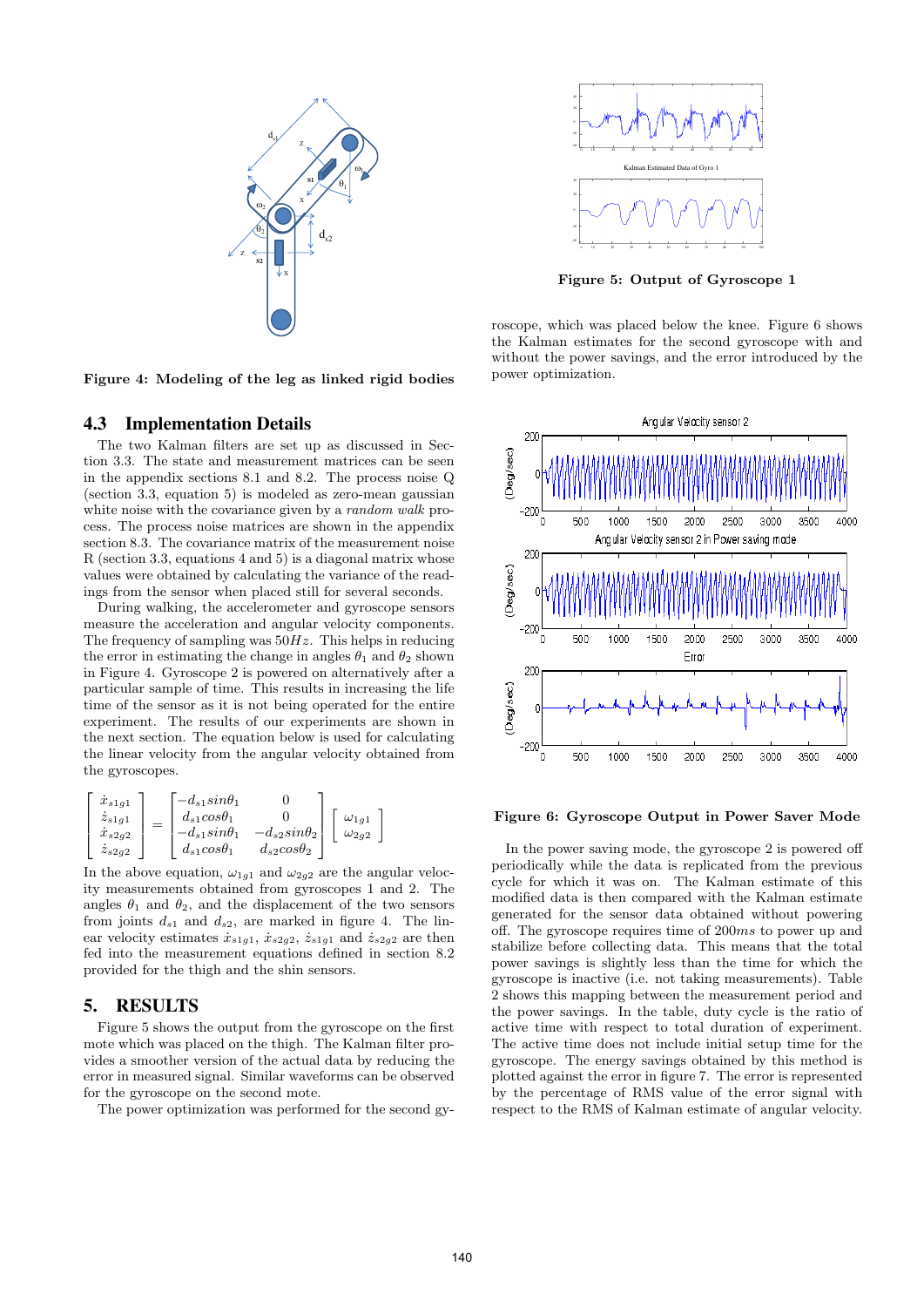| Configuration | Duty Cycle $(\%)$ | Energy Savings (%) | <b>RMS</b> Error |
|---------------|-------------------|--------------------|------------------|
|               | 90                | 8.57               | 0.1259           |
| 2             | 80                | 17.14              | 0.1871           |
| 3             | 70                | 28.57              | 0.2195           |
|               | 60                | 37.14              | 0.2266           |
| 5             | 50                | 42.86              | 0.2509           |
|               | 40                | 57.14              | 0.2667           |
| ⇁             | 30                | 68.57              | 0.2570           |
|               | 20                | 77.14              | 0.2804           |
| 9             | 10                | 88.57              | 0.3022           |

Table 2: Power Performance



Figure 7: Error vs Power savings

The standard deviation of the error measurements is also plotted in figure 7. The error increases with decrease in the active time as expected. Depending on the fidelity required for the sensor measurements and the duration over which the measurements are to be taken, we can choose an appropriate turn-off period without significant loss of accuracy.

### 6. CONCLUSION

In our work, we investigated power optimization for Body Sensor Networks by turning off sensors. We applied Kalman filter to model the output of a sensor based on previous measurements and current readings from other sensors. Based on the pilot experiments we have conducted, the proposed model shows significant power savings of above 60% with acceptable estimation of the reproduced signal. Since the tolerable limits for error are dependent on the application, we have plotted the variation in error with respect to the accuracy. In future, we will investigate power reduction techniques when the sensors can remain inactive for a longer period of time, and an error function generated by the Kalman filter will determine when the sensors should be activated. Furthermore, we will formally define and attempt to minimize an objective function which incorporates the power consumption of every sensor.

#### 7. REFERENCES

[1] J. Albowicz, A. Chen, and L. Zhang. Recursive position estimation in sensor networks. In *IEEE Int. Conf. on Network Protocols*, pages 35–41. Citeseer, 2001.

- [2] K. Aminian, K. Rezakhanlou, E. De Andres, C. Fritsch, P. Leyvraz, and P. Robert. Temporal feature estimation during walking using miniature accelerometers: an analysis of gait improvement after hip arthroplasty. *Medical and Biological Engineering and Computing*, 37(6):686–691, 1999.
- [3] W. Ang, P. Khosla, and C. Riviere. Design of all-accelerometer inertial measurement unit for tremor sensing in hand-held microsurgical instrument. In *IEEE International Conference on Robotics and Automation*, volume 2, pages 1781–1786. Citeseer, 2003.
- [4] J. Barnes and R. Jafari. Locomotion monitoring using body sensor networks. In *Proceedings of the 1st international conference on PErvasive Technologies Related to Assistive Environments*, page 47. ACM, 2008.
- [5] B. Barshan and H. Durrant-Whyte. Inertial navigation systems for mobile robots. *Robotics and Automation, IEEE Transactions on*, 11(3):328 –342, jun 1995.
- [6] R. Brown. *Introduction to random signal analysis and Kalman filtering*. Wiley New York, 1983.
- [7] M. Cardei, D. MacCallum, M. X. Cheng, M. Min, X. Jia, D. Li, and D.-Z. Du. Wireless sensor networks with energy efficient organization. *JOURNAL OF INTERCONNECTION NETWORKS*, 3(3/4):213–230, 2002.
- [8] J. Chen, K. Kwong, D. Chang, J. Luk, and R. Bajcsy. Wearable sensors for reliable fall detection. In *Engineering in Medicine and Biology Society, 2005. IEEE-EMBS 2005. 27th Annual International Conference of the*, pages 3551–3554, 2005.
- [9] H. Ghasemzadeh, E. Guenterberg, K. Gilani, and R. Jafari. Action coverage formulation for power optimization in body sensor networks. In *ASP-DAC '08: Proceedings of the 2008 Asia and South Pacific Design Automation Conference*, pages 446–451, Los Alamitos, CA, USA, 2008. IEEE Computer Society Pross.
- [10] H. Ghasemzadeh, V. Loseu, E. Guenterberg, and R. Jafari. Sport training using body sensor networks: a statistical approach to measure wrist rotation for golf swing. In *Proceedings of the Fourth International Conference on Body Area Networks*, pages 1–8. ICST (Institute for Computer Sciences, Social-Informatics and Telecommunications Engineering), 2009.
- [11] C. Hide, T. Moore, and M. Smith. Adaptive kalman filtering algorithms for integrating gps and low cost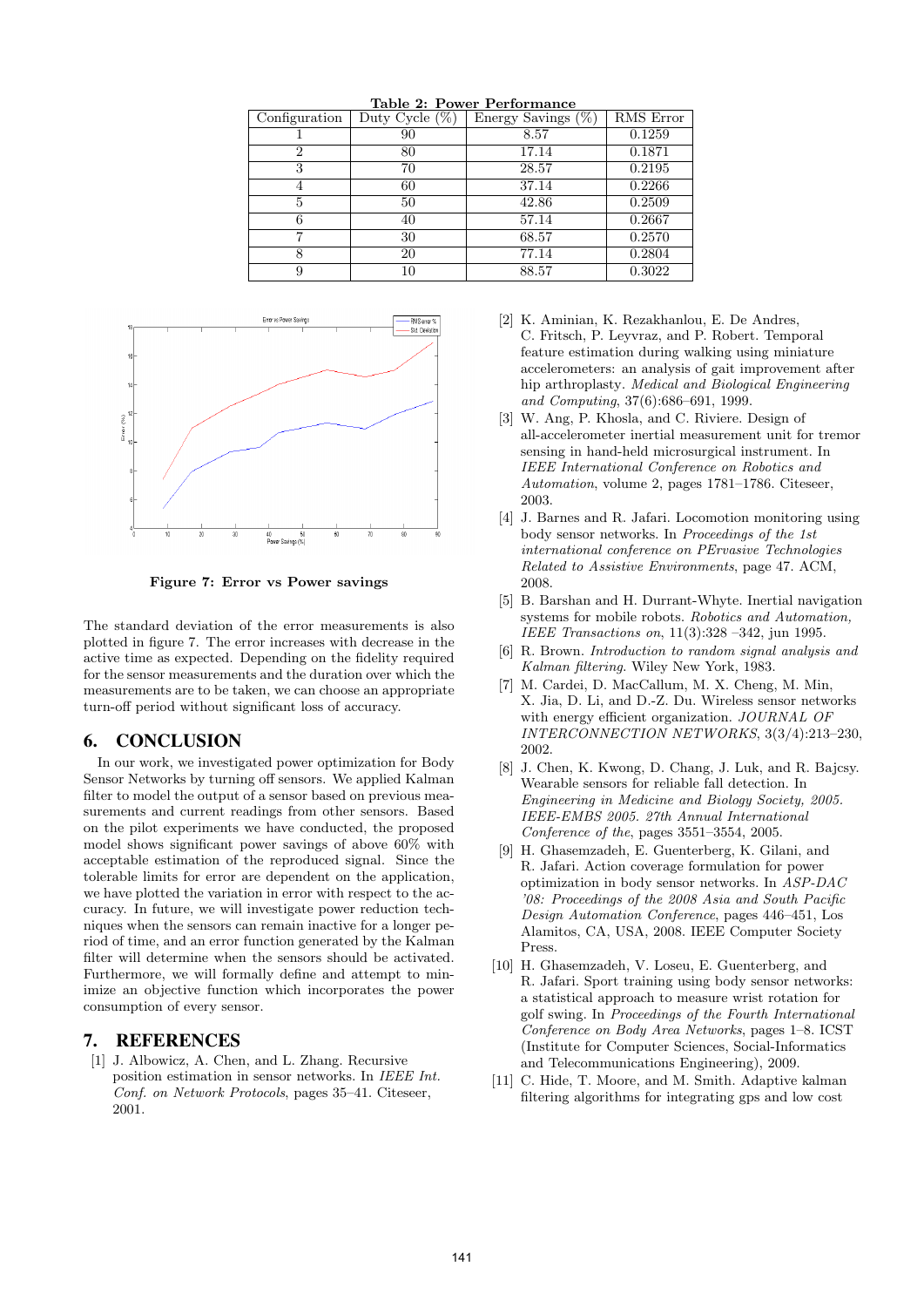ins. In *Position Location and Navigation Symposium, 2004. PLANS 2004*, pages 227 – 233, 26-29 2004.

- [12] E. Jovanov, A. Milenkovic, C. Otto, and P. de Groen. A wireless body area network of intelligent motion sensors for computer assisted physical rehabilitation. *Journal of NeuroEngineering and Rehabilitation*, 2(1):6, 2005.
- [13] F. Lorussi, W. Rocchia, E. Scilingo, A. Tognetti, and D. De Rossi. Wearable, redundant fabric-based sensor arrays for reconstruction of body segment posture. *IEEE Sensors Journal*, 4(6):807–818, 2004.
- [14] R. Mayagoitia, A. Nene, and P. Veltink. Accelerometer and rate gyroscope measurement of kinematics: an inexpensive alternative to optical motion analysis systems. *Journal of Biomechanics*, 35(4):537–542, 2002.
- [15] A. Mohamed and K. Schwarz. Adaptive Kalman filtering for INS/GPS. *Journal of Geodesy*, 73(4):193–203, 1999.
- [16] J. D. O'Sullivan, C. M. Said, L. C. Dillon, M. Hoffman, and A. J. Hughes. Gait analysis in patients with Parkinson's disease and motor fluctuations: Influence of levodopa and comparison with other measures of motor function. *Movement Disorders*, 13(6):900–906, 1998.
- [17] C. Otto, A. Milenkovic, C. Sanders, and E. Jovanov. System architecture of a wireless body area sensor network for ubiquitous health monitoring. *Journal of Mobile Multimedia*, 1(4):307–326, 2006.
- [18] S. Slijepcevic and M. Potkonjak. Power efficient organization of wireless sensor networks. In *Communications, 2001. ICC 2001. IEEE International Conference on*, volume 2, pages 472 –476 vol.2, 2001.
- [19] O. Sofuwa, A. Nieuwboer, K. Desloovere, A.-M. Willems, F. Chavret, and I. Jonkers. Quantitative Gait Analysis in Parkinson's Disease: Comparison With a Healthy Control Group. *Archives of Physical Medicine and Rehabilitation*, 86(5):1007 – 1013, 2005.
- [20] I. Tien, S. D. Glaser, R. Bajcsy, D. S. Goodin, and M. J. Aminoff. Results of using a wireless inertial measuring system to quantify gait motions in control subjects. *Information Technology in Biomedicine, IEEE Transactions on*, 14(4):904 –915, july 2010.
- [21] X. Wang, J. jie Ma, S. Wang, and D. wei Bi. Prediction-based dynamic energy management in wireless sensor networks. *Sensors 2007*, 7:251–266, 2007.
- [22] G. Welch and G. Bishop. An introduction to the Kalman filter. *University of North Carolina at Chapel Hill, Chapel Hill, NC*, 1995.
- [23] R. Williamson and B. Andrews. Detecting absolute human knee angle and angular velocity using accelerometers and rate gyroscopes. *Medical and Biological Engineering and Computing*, 39(3):294–302, 2001.
- [24] R. Zhongping and X. Songmei. The Principle of Measuring the Displacement with Accelerometer and the Error Analysis [J]. *Journal of Huazhong University of Science and Technology*, 5, 2000.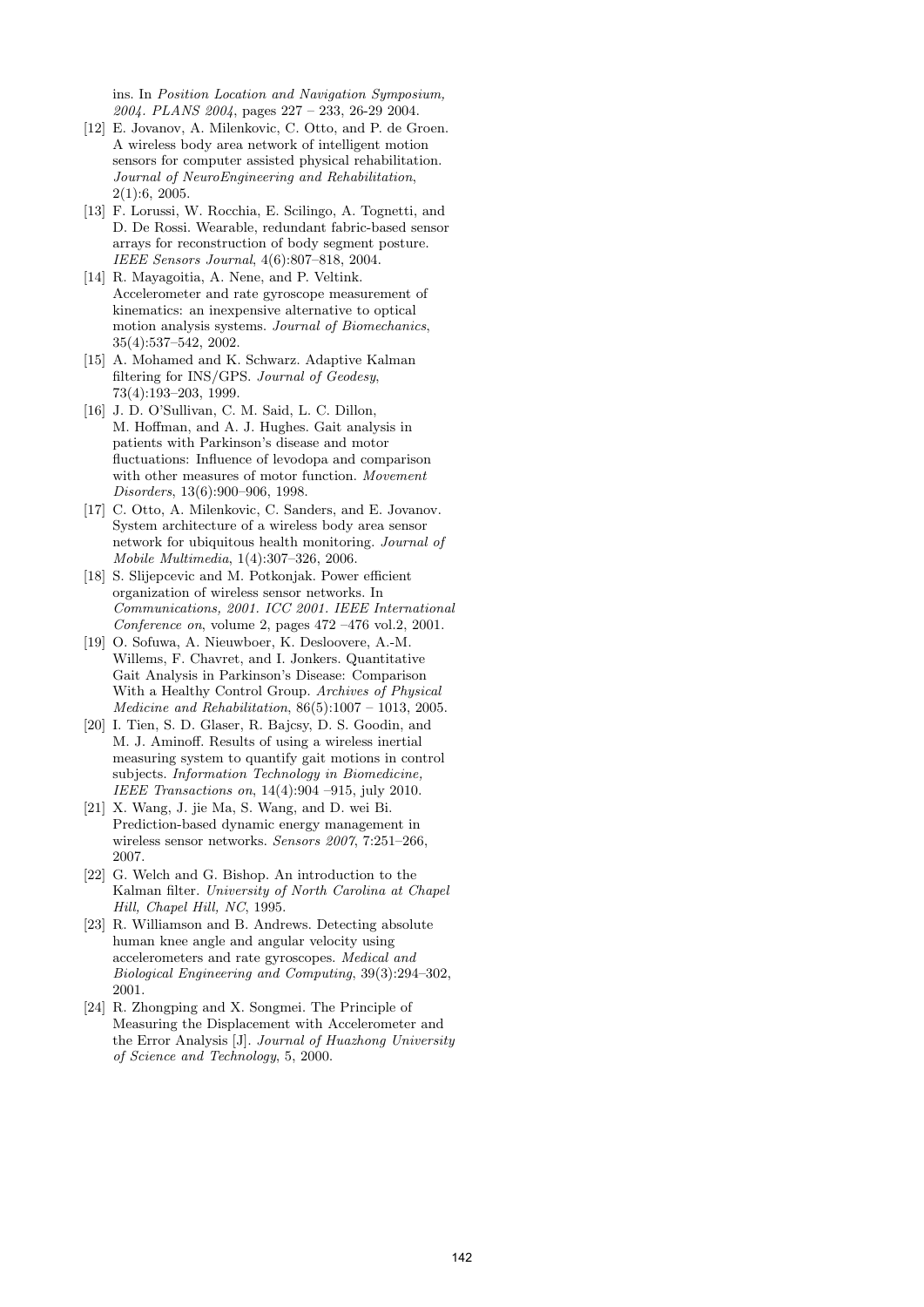## 8. APPENDIX

## 8.1 State Transition Matrices

 $\hat{x}_{k+1} = A_k \hat{x}_k$ 

Thigh Sensor

| $x_{s1}$            |     |              |              |          |              | 0 | 0          |   |   |              | $x_{s1}$            |
|---------------------|-----|--------------|--------------|----------|--------------|---|------------|---|---|--------------|---------------------|
| $\dot{x}_{s1}$      |     | $\mathbf{0}$ |              |          |              | 0 | 0          |   | 0 | O            | $\dot{x}_{s1}$      |
| $\ddot{x}_{s1}$     |     | $\mathbf{0}$ | 0            |          | $\theta$     | 0 | 0          |   | 0 | O            | $\ddot{x}_{s1}$     |
| $z_{s1}$            |     | $\theta$     | 0            |          |              |   | 0          |   | 0 | 0            | $z_{s1}$            |
| $\dot{z}_{s1}$      | $=$ |              | 0            | O        | $\theta$     |   | $\Delta T$ |   | 0 | 0            | $\overline{z}_{s1}$ |
| $\ddot{z}_{s1}$     |     | $\mathbf{0}$ | $\mathbf{0}$ | $\theta$ | $\mathbf{0}$ | 0 |            | 0 | 0 | $\mathbf{0}$ | $\ddot{z}_{s1}$     |
| $\boldsymbol{\eta}$ |     | $\mathbf{0}$ | $\mathbf{0}$ | 0        | $\mathbf{0}$ | 0 | 0          |   |   | $\mathbf{0}$ | $\boldsymbol{\eta}$ |
| $\theta_1$          |     | $\mathbf{0}$ | $\mathbf{0}$ |          | $\mathbf{0}$ | 0 | 0          |   |   | $\Delta T$   | $\theta_1$          |
| $\omega_1$          |     |              | 0            |          | 0            | 0 | 0          |   | 0 |              | $\omega_1$          |

#### Shin Sensor

| $x_{s2}$        |   |   | $\Delta T$ | $\Delta T^2$ | $\overline{0}$ | $\theta$ | 0            |  | $\cup$   | 0          | 0          | $x_{s2}$            |
|-----------------|---|---|------------|--------------|----------------|----------|--------------|--|----------|------------|------------|---------------------|
| $\dot{x}_{s2}$  |   | 0 |            |              | 0              | 0        | $\theta$     |  | $\cup$   | 0          | U          | $\dot{x}_{s2}$      |
| $\ddot{x}_{s2}$ |   | 0 | 0          |              | 0              | 0        | 0            |  | O        | 0          | 0          | $\ddot{x}_{s2}$     |
| $z_{s2}$        |   | 0 | 0          | 0            |                |          | $\Delta T^2$ |  | 0        | 0          | 0          | $z_{s2}$            |
| $\dot{z}_{s2}$  |   | 0 | 0          | 0            | 0              |          | $\Delta T$   |  | $\theta$ | 0          | 0          | $\dot{z}_{s2}$      |
| $\ddot{z}_{s2}$ | Ξ | 0 | 0          | 0            | 0              | 0        |              |  | $\theta$ | 0          | $\theta$   | $\ddot{z}_{s2}$     |
| $\eta$          |   | 0 | 0          | 0            | 0              | 0        |              |  | 0        |            | 0          | $\boldsymbol{\eta}$ |
| $\theta_1$      |   | 0 | 0          | 0            | 0              | 0        | $\theta$     |  |          | $\Delta T$ | 0          | $\theta_1$          |
| $\omega_1$      |   | 0 | 0          | 0            | 0              | 0        | 0            |  |          | 0          | 0          | $\omega_1$          |
| $\theta_2$      |   |   | 0          | 0            | 0              | 0        |              |  | $\theta$ |            | $\Delta T$ | $\theta_2$          |
| $\omega_2$      |   |   | 0          | 0            | 0              | 0        | 0            |  | O        | 0          |            | $\omega_2$          |

| Variables                      | Definition                                        |
|--------------------------------|---------------------------------------------------|
| $x_{s1}, x_{s2}$               | Estimate of position from x-azis of sensors 1, 2  |
| $\dot{x}_{s1}, \dot{x}_{s2}$   | Estimate of velocity from x-axis sensors 1, 2     |
| $\ddot{x}_{s1}, \ddot{x}_{s2}$ | Estimate of acceleration from x-axis sensors 1, 2 |
| $z_{s1}, z_{s2}$               | Estimate of position from z-azis of sensors 1, 2  |
| $\dot{z}_{s1}, \dot{z}_{s2}$   | Estimate of velocity from z-axis sensors 1, 2     |
| $\ddot{z}_{s1}, \ddot{z}_{s2}$ | Estimate of acceleration from z-axis sensors 1, 2 |
| $\omega_1, \omega_2$           | Estimate of angular velocity from sensors 1, 2    |

#### Table 3: Definition of Variables

## 8.2 Measurement Equations

 $y_k = H\hat{x}_k$ 

Thigh Sensor

|                   |          |   |  |                  |                  |                  |   | $x_{s1}$         |
|-------------------|----------|---|--|------------------|------------------|------------------|---|------------------|
|                   |          |   |  |                  |                  |                  |   | $\dot{x}_{s1}$   |
| $\dot{x}_{s1g1}$  |          |   |  | U                |                  |                  |   | $\ddot{x}_{s1}$  |
| $\dot{z}_{s1g1}$  | $\theta$ |   |  | 1                | 0                |                  |   | $z_{s1}$         |
| $\ddot{x}_{s1a1}$ |          |   |  | 0                | 0                | 0                | 0 | $\dot{z}_{s1}$   |
| $\ddot{z}_{s1a1}$ | 0        |   |  | $\boldsymbol{0}$ | 1                | 0                | 0 | $\ddot{z}_{s1}$  |
| $\omega_{1g1}$    |          | 0 |  | 0                | $\boldsymbol{0}$ | $\boldsymbol{0}$ | 0 | $\boldsymbol{v}$ |
|                   |          |   |  |                  |                  |                  |   | $\theta_1$       |
|                   |          |   |  |                  |                  |                  |   | $\omega_1$       |